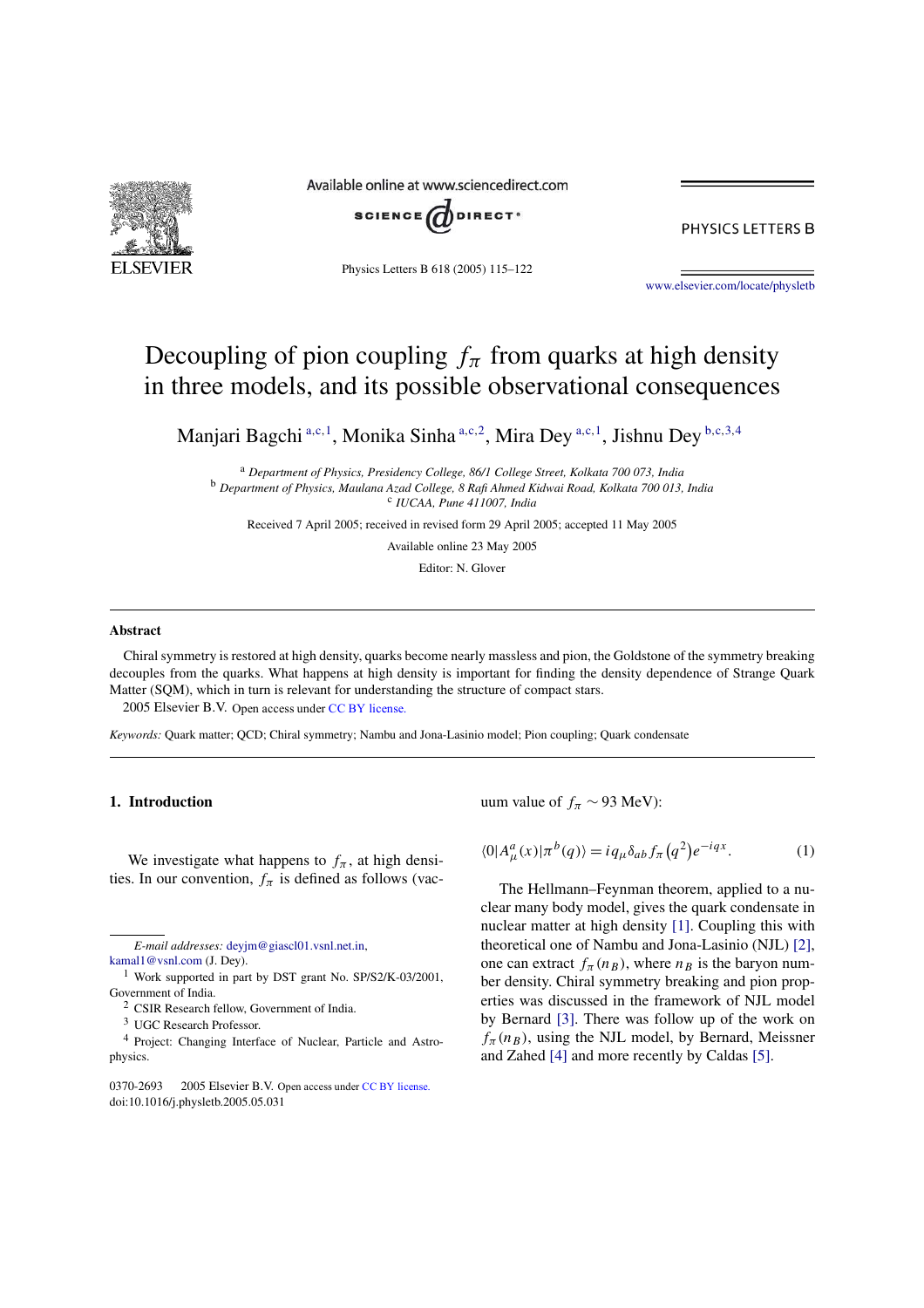Low temperature QCD sumrule results also give  $f_{\pi}(n_B)$  upto  $n_B \sim 4n_0$ , where  $n_0$  is normal density [6].

Again density dependent quark masses, used for SQM calculations [7], can be used to fix the parameters of the NJL model. This in turn enables one to get the pion coupling to the QCD vacuum  $f_{\pi}(n_B)$ .

The quark mass is given in the SQM [7] as:

$$
M_i^* = m_i + M_Q \operatorname{sech}\left(\frac{n_B}{N n_0}\right), \quad i = u, d, s,
$$
 (2)

where  $n_B = (n_u + n_d + n_s)/3$  is the baryon number density,  $n_0 = 0.17$  fm<sup>-3</sup> is the normal nuclear matter density;  $n_u$ ,  $n_d$ ,  $n_s$  are number densities of u, d and  $s$  quarks, respectively, and  $N$  is a parameter. The current quark masses  $(m_i)$  are taken as:  $m_u = 4$  MeV,  $m_d = 7$  MeV,  $m_s = 150$  MeV.  $M_Q$  is the constituent quark mass taken around ∼ 325 MeV according to latest version of the model [8].

#### **2. Nuclear matter model**

In the relativistic  $\sigma-\omega$  models of nucleon matter it is found that the quark condensate can be estimated using the Hellmann–Feynman theorem and this was investigated in detail in [1,9]. Interestingly, the title of [1] also referred to a decoupling, that of the nucleon mass and the quark condensate in the medium. The Walecka model, the pioneering one, implies an effective quark condensate that increases with density. This is contrary to common belief. The newer Zimanyi–Moskowski (ZM) model, has an edge over the Walecka model in satisfying the criterion that the quark condensate falls with increase in density as shown in [1].

Further relevance of the ZM has been recently pointed out by Sinha et al., who have shown that the velocity and the incompressibility of the ZM model also match onto a quark model [10].

According to Hellmann–Feynman theorem [9,11, 12]

$$
\langle \psi(\lambda)| \frac{d}{d\lambda} H(\lambda) | \psi(\lambda) \rangle = \frac{d}{d\lambda} \langle \psi(\lambda) | H(\lambda) | \psi(\lambda) \rangle, \quad (3)
$$

where  $H(\lambda)$  is any hermitian operator depends on a real parameter  $\lambda$  and  $|\psi(\lambda)\rangle$  is a normalized eigenvector of  $H(\lambda)$ .

In QCD the Hamiltonian density is given by

$$
\mathcal{H}_{QCD} = \mathcal{H}_0 + 2m_q \bar{q}q,\tag{4}
$$

with the major part being the chirally symmetric  $\mathcal{H}_0$ . Here  $m_q$  is quark mass and q is the quark field.

Making the identification  $H \to \int d^3x \mathcal{H}_{\text{QCD}}$  and  $\lambda \rightarrow m_q$  one finds the Hellmann–Feynman theorem as:

$$
2m_q \langle \psi(\lambda) | \int d^3x \,\bar{q}q | \psi(\lambda) \rangle
$$
  
=  $m_q \frac{d}{dm_q} \langle \psi(\lambda) | \int d^3x \, \mathcal{H}_{QCD} | \psi(\lambda) \rangle.$  (5)

The above equation may be applied to nuclear matter and vacuum with  $|\psi(\lambda)\rangle=|n_B\rangle$  and  $|\psi(\lambda)\rangle=$  $|vac\rangle$ , respectively. Here  $|n_B\rangle$  denotes ground state of nuclear matter at rest with nucleon density  $n_B$  and  $|vac\rangle$  denotes the vacuum state. Taking the difference of the above two cases and keeping in mind the uniformity of the system, one gets

$$
2m_q(\langle \bar{q}q \rangle_{n_B} - \langle \bar{q}q \rangle_{\text{vac}}) = m_q \frac{d\mathcal{E}}{dm_q},\tag{6}
$$

where  $n_B$  is the number density in nuclear matter.

Here in general  $\langle \Omega \rangle_{n_B} = \langle n_B | \Omega | n_B \rangle$  and  $\langle \Omega \rangle_{\text{vac}} =$  $\langle vac | \Omega | vac \rangle$  notations have been used for an arbitrary operator Ω.

The energy density  $\mathcal E$  of nuclear matter is given by

$$
\mathcal{E} = n_B M_N + \delta \mathcal{E},\tag{7}
$$

where  $\delta \mathcal{E}$  is the contribution to energy density from the nucleon kinetic energy and nucleon–nucleon interaction energy.  $\delta \mathcal{E}$  is of higher order in the nucleon density and is empirically small at low density.

At low density the quark condensate can be related to the nucleon  $\sigma$  term  $\sigma_N$ , which may be defined as [13]

$$
\sigma_N = \frac{1}{3} \sum_{a=1}^3 (\langle N | [\mathcal{Q}_A^a, [\mathcal{Q}_A^a, H_{\text{QCD}}]] | N \rangle
$$
  
 
$$
- \langle \text{vac} | [\mathcal{Q}_A^a, [\mathcal{Q}_A^a, H_{\text{QCD}}]] | \text{vac} \rangle), \tag{8}
$$

where  $Q_A^a$  is axial charge,  $H_{\text{QCD}}$  QCD Hamiltonian and  $|N\rangle$  is state vector of nucleon at rest. Alternatively,  $\sigma_N$  can be expressed as:

$$
\sigma_N = 2m_q \int d^3x \left( \langle N|\bar{q}q|N \rangle - \langle \text{vac}|\bar{q}q|\text{vac} \rangle \right), \qquad (9)
$$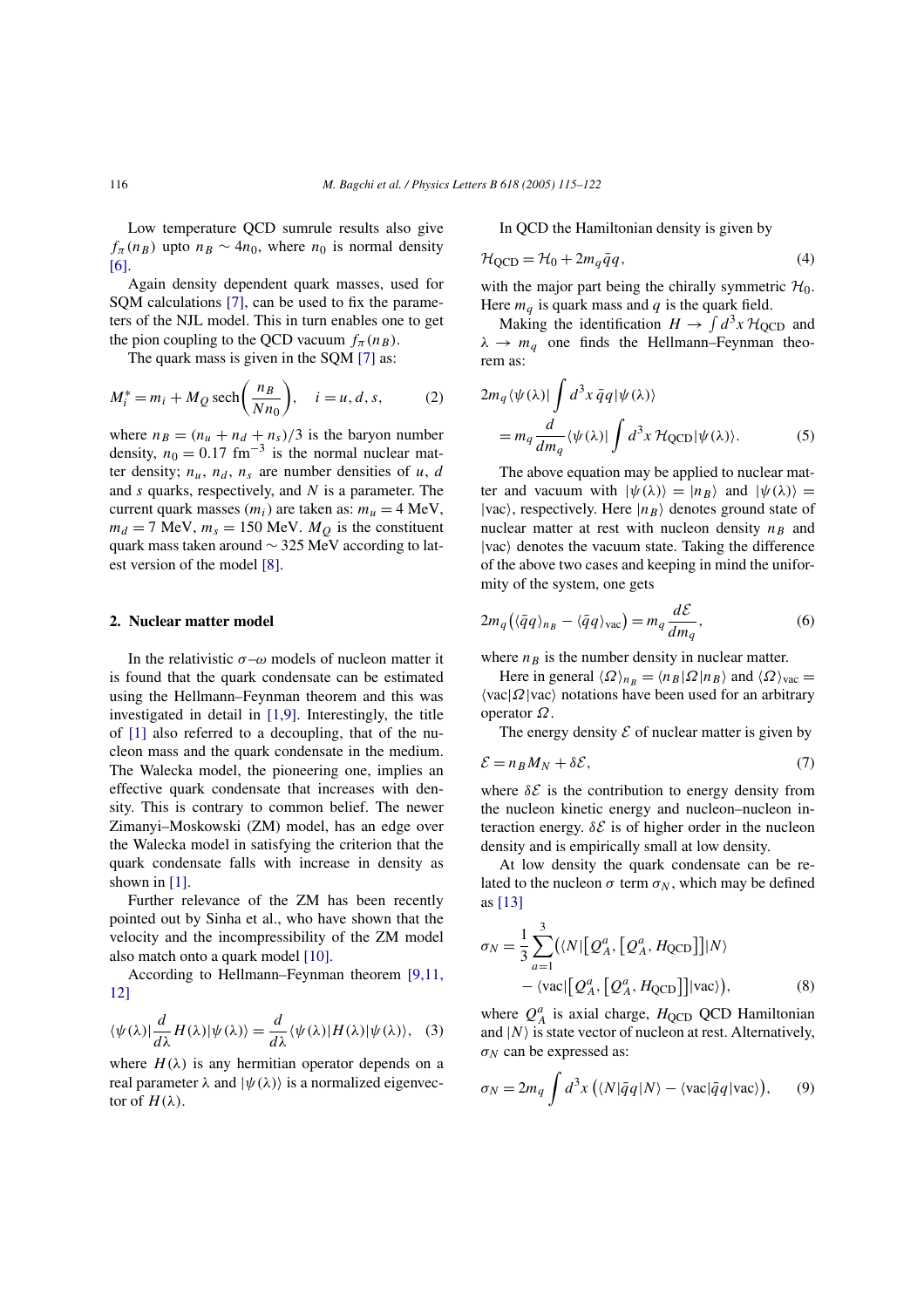where

$$
\sigma_N = m_q \frac{dM_N}{dm_q}.\tag{10}
$$

Hence, Eq.  $(6)$  can be written as  $(using Eq. (7))$ 

$$
2m_q(\langle \bar{q}q \rangle_{n_B} - \langle \bar{q}q \rangle_{\text{vac}})
$$
  
=  $m_q n_B \frac{dM_N}{dm_q} + m_q \frac{d\delta \mathcal{E}}{dm_q} = n_B \sigma_N + m_q \frac{d\delta \mathcal{E}}{dm_q}.$  (11)

Assuming translational invariance which makes quark condensate constant one can define

$$
\sigma_A = 2m_q V \left( \langle \bar{q}q \rangle_{n_B} - \langle \bar{q}q \rangle_{\text{vac}} \right). \tag{12}
$$

Using Eq. (11)

$$
\sigma_{\text{eff}} = \frac{\sigma_A}{A} = \sigma_N \left( 1 + \frac{d\delta(\mathcal{E}/n_B)}{dM_N} \right). \tag{13}
$$

Now from Gell-Mann–Oakes–Renner relation we know

$$
2m_q \langle \bar{q}q \rangle_{\text{vac}} = -m_\pi^2 f_\pi^2,\tag{14}
$$

 $m_{\pi}$  and  $f_{\pi}$  being the pion mass and pion decay constant, respectively. From Eq. (6)

$$
\frac{\langle \bar{q}q \rangle_{n_B}}{\langle \bar{q}q \rangle_{\text{vac}}} = 1 - n_B \frac{\sigma_{\text{eff}}}{m_{\pi}^2 f_{\pi}^2}.
$$
 (15)

In the ZM model the Lagrangian describes the motion of a baryon with an effective mass instead of bare mass. This information goes to modify the scalar coupling constant making it density dependent while the vector coupling remains the same. In contrast with the Walecka model  $\langle \bar{q}q \rangle_{ng} / \langle \bar{q}q \rangle_{vac}$  goes down with density [1].

#### **3. The QCD sumrule method**

This is a very elegant method devised by Shifman, Vainshtein and Zakharov [14] and consists of equating the coupling of an interpolating Lorentz invariant current for a meson or a baryon—with proper spin, parity and isospin degrees of freedom—to quark–antiquark for meson and three quark for baryons. The quarks or antiquarks are then allowed to mix into the QCD vacuum, which have condensates of quark–antiquark and gluons, and also exchange gluon lines through operator product expansion (OPE). Starting at high momentum transfer for finding the coefficients of the OPE by Borel transform one finds a 'window' where the sum rule becomes independent of the Borel mass parameter. The condensate values picked up from one set, say the  $\rho$  meson can be used for all the meson or baryon sumrules. For meson–baryon coupling one has to go over to three-point functions which is more complicated but straightforward in principle. Reviews are available by Reinders, Rubinstein and Yazaki [15], and Dey and Dey [16].

Working out the density and temperature dependence of the pion–nucleon coupling constant  $(g_{\pi NN})$ , within the framework of QCDSR techniques, Dey and Dey [6] deduced the  $f_{\pi}$  to be about half its value (44 MeV compared to 81 MeV) at four times normal density.<sup>5</sup> This agrees with the estimate of the present Letter using the NJL model. The sumrule model predicted that the Goldberger–Treiman relation  $g_{\pi NN}$  =  $M_N\sqrt{2}/f_\pi$  is independent of density [17] and this was confirmed in a later calculation by [18].

# **4. Quark mass used in stellar calculation**

Early suggestion of a cosmic separation of phases of hadronic and strange matter led to investigations properties of strange quark star, but were not very successful. This was because the star with maximum mass had a radius of about ∼9–10 km and this is comparable to that of a neutron star. One could not distinguish between the two. The density dependence of quark masses was not considered in these early models. At high density there is chiral symmetry restoration (CSR) and the masses approach the current quark mass values.

By putting CSR, in a simple tree level large  $N_c$ model [7], one can set up an equation of state (EOS) and seek to explain the properties of compact stars Her X-1 and 4U 1820-30. Li and others used this EOS to explain the properties of SAX J1808.4-3658 or 4U 1728-34 [19,20]. Compact stars are assumed to be composed of  $(u, d, s)$  matter that is very dense (typically 4.6 (surface) to 15 (core) times the normal nuclear density). In the model  $(u, d)$  matter has

 $f_{\pi}$  was normalized to vacuum value 130 MeV in [6] and is readjusted here by the factor  $\sqrt{2}$ . It is somewhat low in a nucleon which already has a substantial hadron density.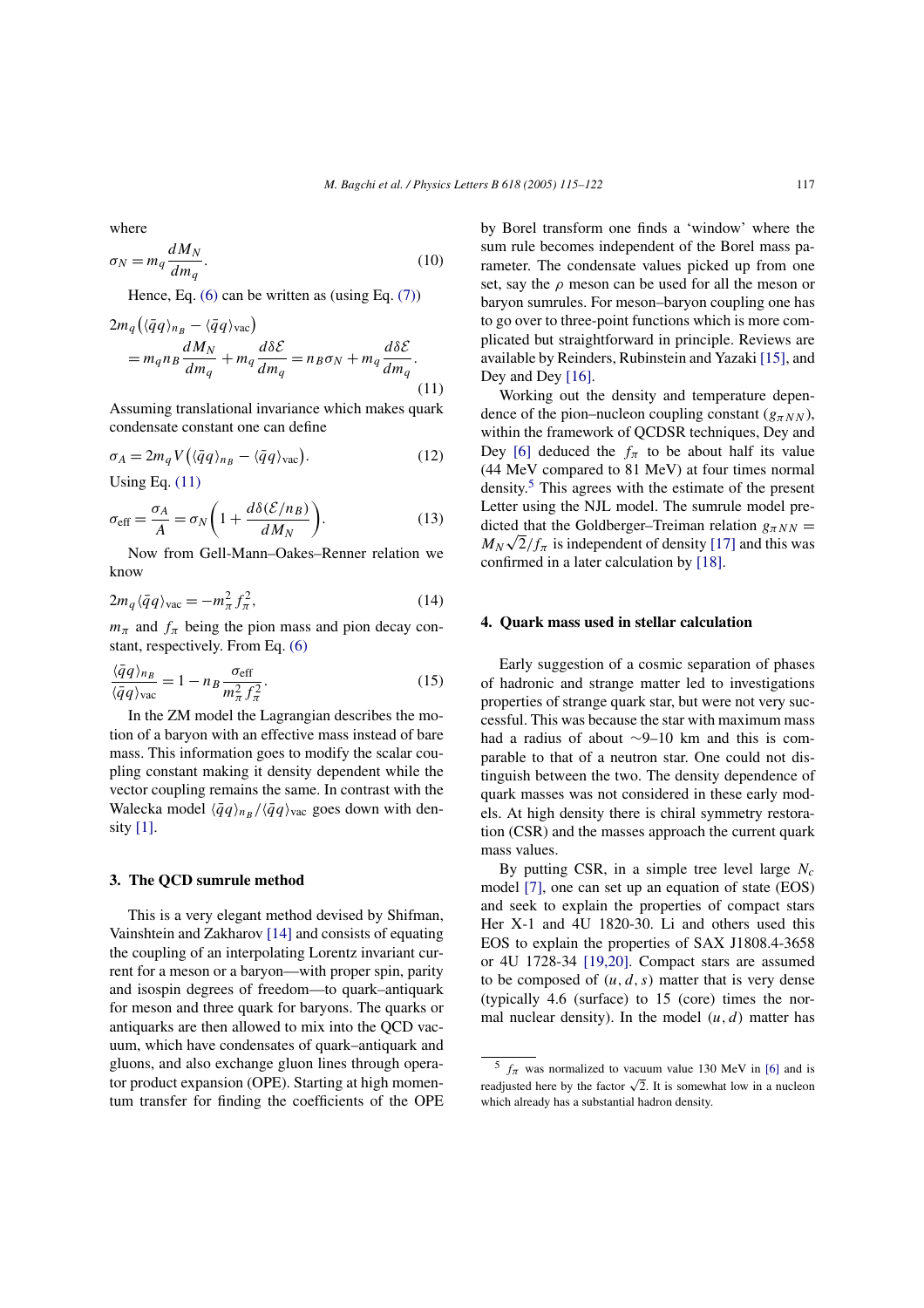less binding per baryon  $E/A$ , compared to  $Fe<sup>56</sup>$  and  $(u, d, s)$  matter has more.

It is interesting to note that many X-ray emitters are rotating and shows periodicity. Only recently, however, six sources were discovered starting with SAX J1808.4-3658 (1998), which are accreting millisecond X-ray pulsars and an important question is raised by Wijnands [21]: why are those compact stars different from others for which no pulsations have been found? Perhaps, he comments, new ideas need to be explored to explain these six sources. Stability of the star may be a crucial point in resolving this issue, according to the present authors and the use of  $(u, d, s)$  matter with restored chiral symmetry may help. We must mention that the model leads to stars which are very stable as shown by Sharma et al. [22], by matching the external Schwarzchild metric to a realistic one at the boundary of the star. For details we refer the reader to [22]. Strange star models, with the above EOS, are also very stable when rotating fast, as shown by Gondek– Rosińska et al. [23] and Bombaci, Thampan and Datta [24]. The density dependence of the strong coupling constant  $\alpha_s$  in this model was explored using the simple Schwinger–Dyson expansion advocated by Bailin, Cleymans and Scadron in Ray et al. [25].

Further, there are other interesting applications of this model enumerated below:

- 1. X-ray superbursts lasting for several hours thrice in 4U 1636-53 and once (so far) in KS 1731-260 [26], and also the phenomenon in general, seen in 7 stars altogether.
- 2. Occurrence of two quasi-periodic peaks in the X-ray power spectrum model of 4U 1636-53 and KS 1731-260 [20,27] and other stars.
- 3. Absorption in 1E1207.4-5209 [28] and emission [29] in various stars like 4U 0614+091, 2S 0918- 549, 4U 1543-624, 4U 1850-087 from surface compressional modes.

In addition, the interesting model of quark nova of Ouyed et al. [30], employs the idea of contraction of normal matter when it is converted to  $(u, d, s)$  matter of the above model. Gravitational energy from matter falling onto a compact core, formed during a supernova explosion and consequent generation of a core remnant, can lead to gamma ray after glow according to [30].

The density dependent quark mass used in the  $(u, d, s)$  matter is used to generate the pion coupling to quarks in the present Letter.

#### **5. The Nambu–Jona-Lasinio model**

We recall that in the model of Nambu and Jona-Lasinio, one can calculate the quark mass  $M^*$ ,  $f_{\pi}$ , the quark condensate  $\langle \bar{q}q \rangle$  for a given coupling G, following the equations below in terms of a cut off Λ of 631 MeV (see [31]):

$$
M^* = m_0 + 4G\left(N_c N_f + \frac{1}{2}\right)M^*\int^A \frac{d^3p}{(2\pi)^3}\frac{1}{E}, \quad (16)
$$

$$
f_{\pi}^{2} = N_{c} M^{*2} \int \frac{d^{3} p}{(2\pi)^{3}} \frac{1}{E^{3}},
$$
 (17)

$$
\langle \bar{q}q \rangle = \langle \bar{u}u \rangle = \langle \bar{d}d \rangle = -6M^* \int \frac{d^3p}{(2\pi)^3} \frac{1}{E}.
$$
 (18)

Knowing the NJL coupling  $G$ , one can therefore relate the quantities  $M^*$ ,  $f_{\pi}$  and  $\bar{q}q$ . We assume that G varies with density and find it (1) by fitting it to  $f_{\pi}$  in the QCDSR for which we do not need the NJL model,

Table 1

|  | Variation of $f_{\pi}$ , G, and $\langle \bar{q}q \rangle$ with density ratio ( $n_0 = 0.17$ fm <sup>-3</sup> ) |
|--|-----------------------------------------------------------------------------------------------------------------|
|--|-----------------------------------------------------------------------------------------------------------------|

| $n_R/n_0$      | $f_{\pi}$ | G                      | $\langle \bar{q}q \rangle^{1/3}$ |  |
|----------------|-----------|------------------------|----------------------------------|--|
|                | (MeV)     | $(MeV^{-2})$           | (MeV)                            |  |
| 1              | 90.9227   | $4.936 \times 10^{-6}$ | $-243$                           |  |
| 2              | 85.8209   | $4.682 \times 10^{-6}$ | $-232$                           |  |
| 3              | 77.5264   | $4.389 \times 10^{-6}$ | $-223$                           |  |
| $\overline{4}$ | 67.1299   | $4.13 \times 10^{-6}$  | $-208$                           |  |
| 5              | 56.1471   | $3.922 \times 10^{-6}$ | $-191$                           |  |
| 6              | 45.8124   | $3.755 \times 10^{-6}$ | $-174$                           |  |
| 7              | 36.8022   | $3.606 \times 10^{-6}$ | $-159$                           |  |
| 8              | 29.3312   | $3.458 \times 10^{-6}$ | $-144$                           |  |
| 9              | 23.3414   | $3.294 \times 10^{-6}$ | $-131$                           |  |
| 10             | 18.6502   | $3.103 \times 10^{-6}$ | $-120$                           |  |
| 11             | 15.0386   | $2.877 \times 10^{-6}$ | $-110$                           |  |
| 12             | 12.2944   | $2.616 \times 10^{-6}$ | $-102$                           |  |
| 13             | 10.2314   | $2.323 \times 10^{-6}$ | $-95$                            |  |
| 14             | 8.69422   | $2.01 \times 10^{-6}$  | $-89$                            |  |
| 15             | 7.55736   | $1.692 \times 10^{-6}$ | $-84$                            |  |
| 16             | 6.72196   | $1.386 \times 10^{-6}$ | $-80$                            |  |
| 17             | 6.11141   | $1.107 \times 10^{-6}$ | $-78$                            |  |
| 18             | 5.66718   | $8.645 \times 10^{-7}$ | $-75$                            |  |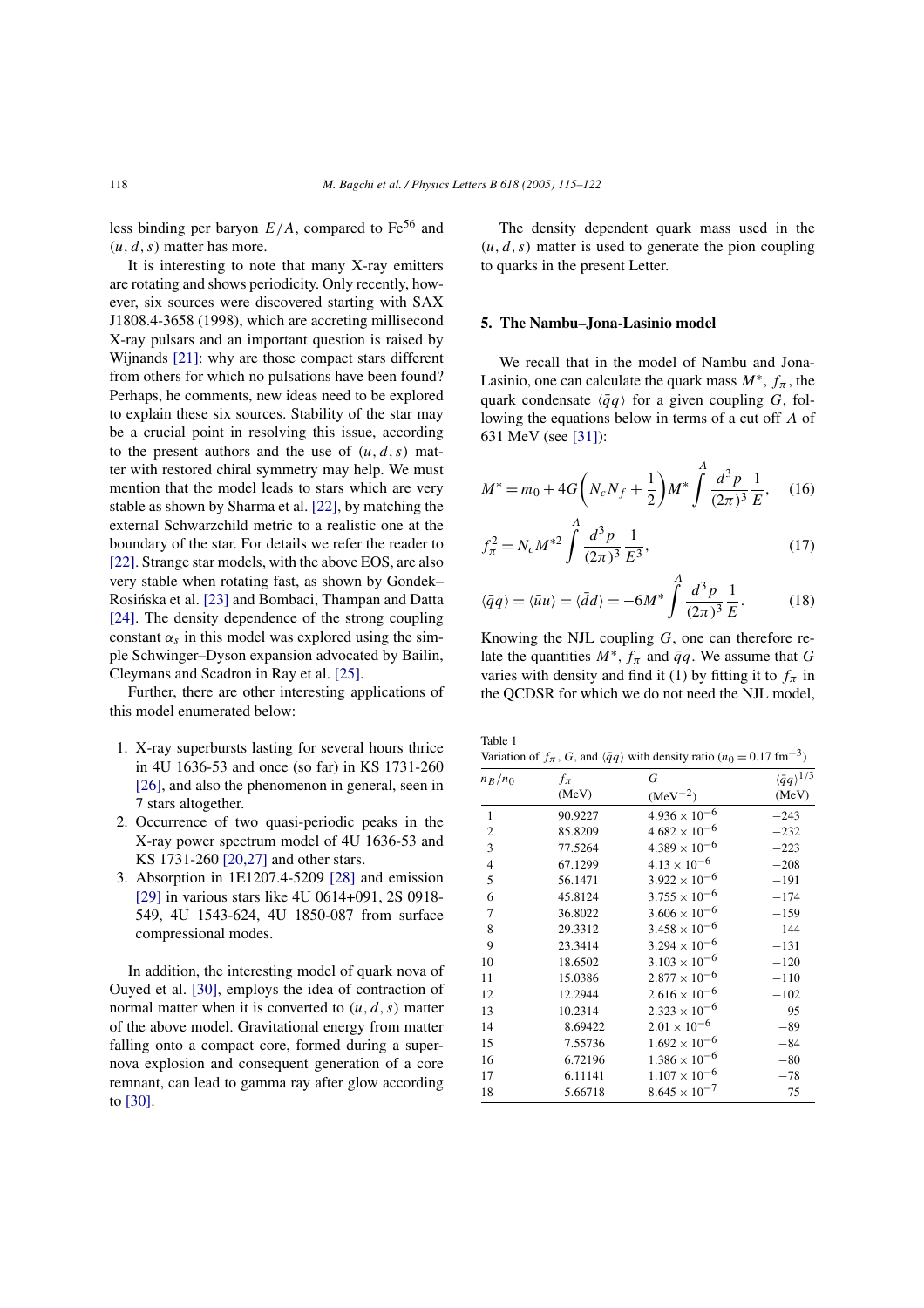

Fig. 1. Density  $f_\pi$  from different models upto (∼ 4ρ): diamonds corresponds to QCDSR results, + corresponds to the nuclear matter model of ZM, squares correspond to the SQM.



Fig. 2. Predictions from density-dependent quark mass of the SQM upto high density: density ( $\rho$ ) dependence of  $f_\pi$  (full line),  $\rho$  dependence of the NJL coupling constant G (dotted line).

(2) using  $\langle \bar{q}q \rangle$  in the  $\sigma-\omega$  nuclear matter model and (3) by fitting density-dependent  $(u, d, s)$  quark mass in Eq. (16). From (17) and density dependence of  $G$ ,  $f_{\pi}$  and the corresponding quark condensates are obtained and are tabulated in Table 1.

At high density, nucleon mass decreases very much with  $f_{\pi}$  in the Skyrme and other models and the nuclear radius becomes so large that there is no point in talking of a 'confined' nucleons, the quarks are percolating.

Fig. 1 shows that the  $\sigma-\omega$  model predicts a zero  $f_{\pi}$  at about ~ 4 $\rho_0$ . The QCDSR fall-off is also sharp compared to SQM. We can thus claim that the CR in SQM is mild. The full  $n_B$  dependence is shown in Fig. 2 where the density dependence of NJL coupling G is also shown. Our result checks with [4]. For example, for number density five times  $n_0$  the value of  $f_\pi$ is about 60 MeV. A much more mild density dependence of  $f_{\pi}$  is implied by Caldas [5] who display a number like 80 MeV. It will be very interesting to see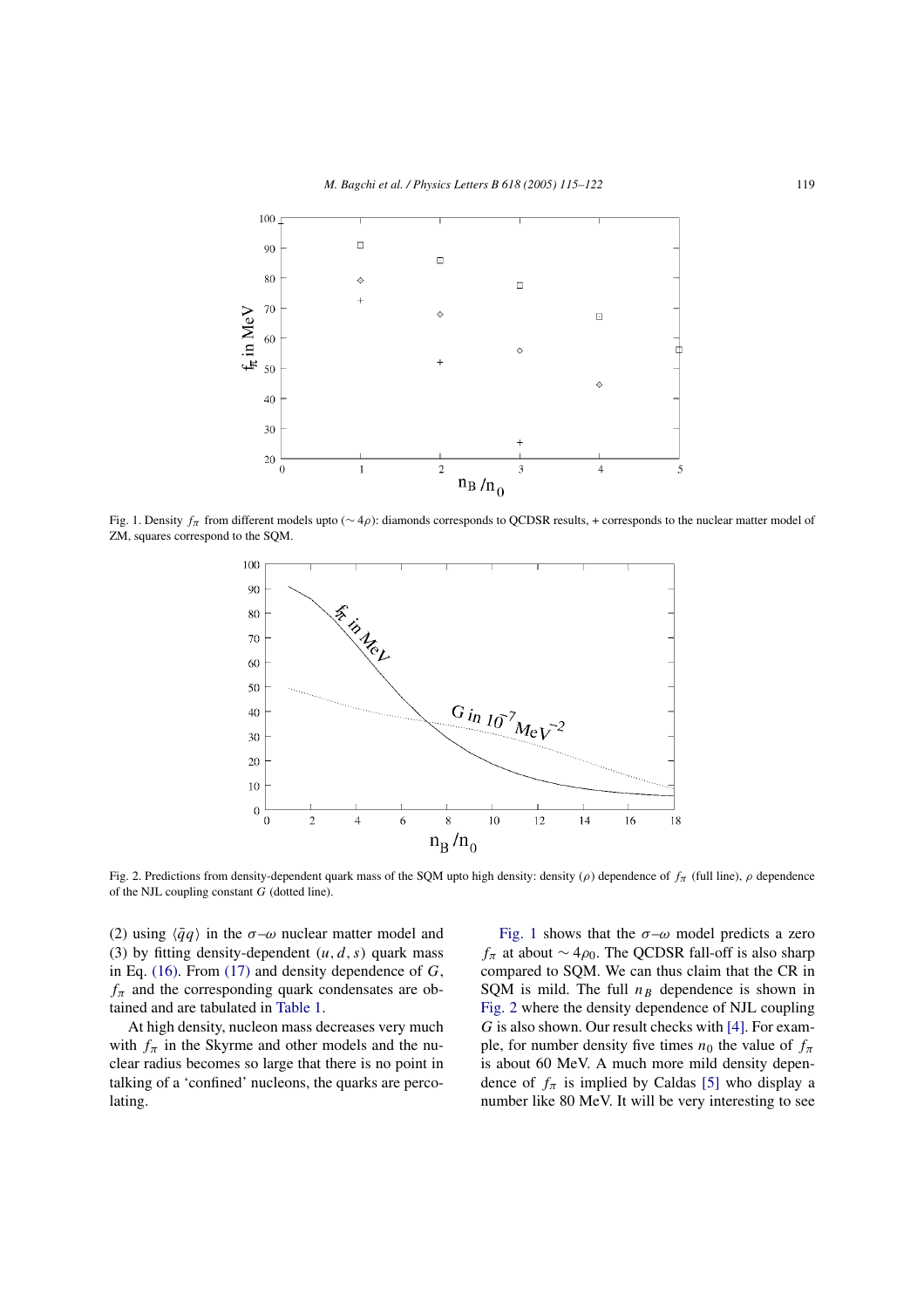Table 2 Coefficients for density expansion of  $f_{\pi}$ , G and  $\langle \bar{q}q \rangle$ 

| Coeff.         | $f_{\pi}$               | G                        | $\langle \bar{q}q \rangle$ |
|----------------|-------------------------|--------------------------|----------------------------|
| $a_1$          | 164.51                  | $9.025 \times 10^{-6}$   | $-2.65893 \times 10^{7}$   |
| a <sub>2</sub> | $-104.31$               | $-5.832 \times 10^{-6}$  | $1.72333 \times 10^7$      |
| $a_3$          | 31.08                   | $1.780 \times 10^{-6}$   | $-5.11645 \times 10^{6}$   |
| $a_4$          | $-5.21$                 | $-3.006 \times 10^{-7}$  | $8.49758 \times 10^5$      |
| $a_5$          | 0.513                   | $2.959 \times 10^{-8}$   | $-8.30147 \times 10^{4}$   |
| a <sub>6</sub> | $-0.029$                | $-1.690 \times 10^{-9}$  | $4.7245 \times 10^3$       |
| a <sub>7</sub> | $-0.0009$               | $5.187 \times 10^{-11}$  | $-1.44734 \times 10^{2}$   |
| $a_8$          | $-1.156 \times 10^{-5}$ | $-6.611 \times 10^{-13}$ | 1.843                      |

if the photon width increase, predicted in this Letter, is indeed found in heavy-ion collisions. The photon momentum resolution of STAR experiment does not allow any decisive conclusion about the possible enhancement of the  $\pi^0$  width, for details see [5].

For future use we have fitted all the quantities by the equation

$$
y = a_1 x + a_2 x^2 + a_3 x^3 + a_4 x^4 + a_5 x^5
$$
  
+  $a_6 x^6 + a_7 x^7 + a_8 x^8$ , (19)

where y represents the variables  $(f_{\pi}, G, \langle \bar{q}q \rangle)$ , respectively) and x is the density ratio  $n_B/n_0$ . The coefficients for each quantity are tabulated in Table 2.

# **6. The problem of relativistic heavy ion collisions (RHIC)**

Recently exciting new results have been reported by several groups from the gold on gold nuclear collisions in Brookhaven. It appears that there is thermalization and a high temperature is reached. The problem with the experimental results is that although the system is not describable by hadronic models, the nearly non-interacting quark gluon model also does not seem to work. In the language of the protagonists 'the interpretation of current data relies heavily on theoretical input and modeling, in particular, on the apparent necessity to include partonic degrees of freedom in order to arrive at a consistent description of many of the phenomenon observed in experimental data. Seen from a purely experimental point of view this situation is somewhat unsatisfying, but probably not unexpected, not avoidable, considering the complexity of the reaction and associated processes' [32]. Quoting another group to conclude 'the data from RHIC collisions provide strong evidence for the creation of high energy density, low baryonic chemical potential, medium which cannot simply be described in terms of hadrons and whose constituents experience significant interactions with each other' [33].

In conclusion, from high temperature RHIC data, it is not clear that either of the features of QCD like chiral symmetry restoration (CSR) or asymptotic freedom (AF) is actually realized due to the complexity of the system and the system may display strong interacting coherent partonic interactions. The system that one can observe in stars may in fact yield a clearer signature of CSR and AF. We are grateful to the referee for allowing us to comment on this feature.

In the next section we shall discuss the nature of the density dependence that one expects from heuristic considerations given by various authors.

#### **7. Discussion**

In the model [34], the radius of the pion is:

$$
R_{\pi} = 0.4\sqrt{z}/f_{\pi},\tag{20}
$$

where z is the probability of finding a purely  $\bar{q}q$ component in the pion. The decrease of  $f_{\pi}$  with increasing density signifies increase in the radii of the hadrons. This in fact ultimately leads to the percolation of the quarks. Assuming the nucleon radius  $R_N = (c \text{ MeV fm})/f_\pi$ , in [6] the constant c is adjusted to get the radius of the nucleon at normal density:

$$
R_N = (86.12 \text{ MeV fm}) / f_\pi. \tag{21}
$$

One can review QCD scales following Bailin, Cleymans and Scadron [35].

$$
m_{\rm dyn} \simeq \Lambda_{\overline{\rm MS}} e^{1/6} \simeq 300 \text{ MeV},\tag{22}
$$

where the minimal subtraction overall energy scale of QCD,  $M_{\overline{\text{MS}}} \simeq 250 \text{ MeV}$  for the 3 flavour case. This is close to 325 MeV of (2). One can go on to get

$$
f_{\pi} = \frac{\sqrt{3}}{2\pi} m_{\text{dyn}} \approx 87 \text{ MeV},\tag{23}
$$

and the string tension

$$
\sigma \approx \sqrt{\frac{\pi}{2}} m_{\rm dyn} \approx 400 \text{ MeV}.
$$
 (24)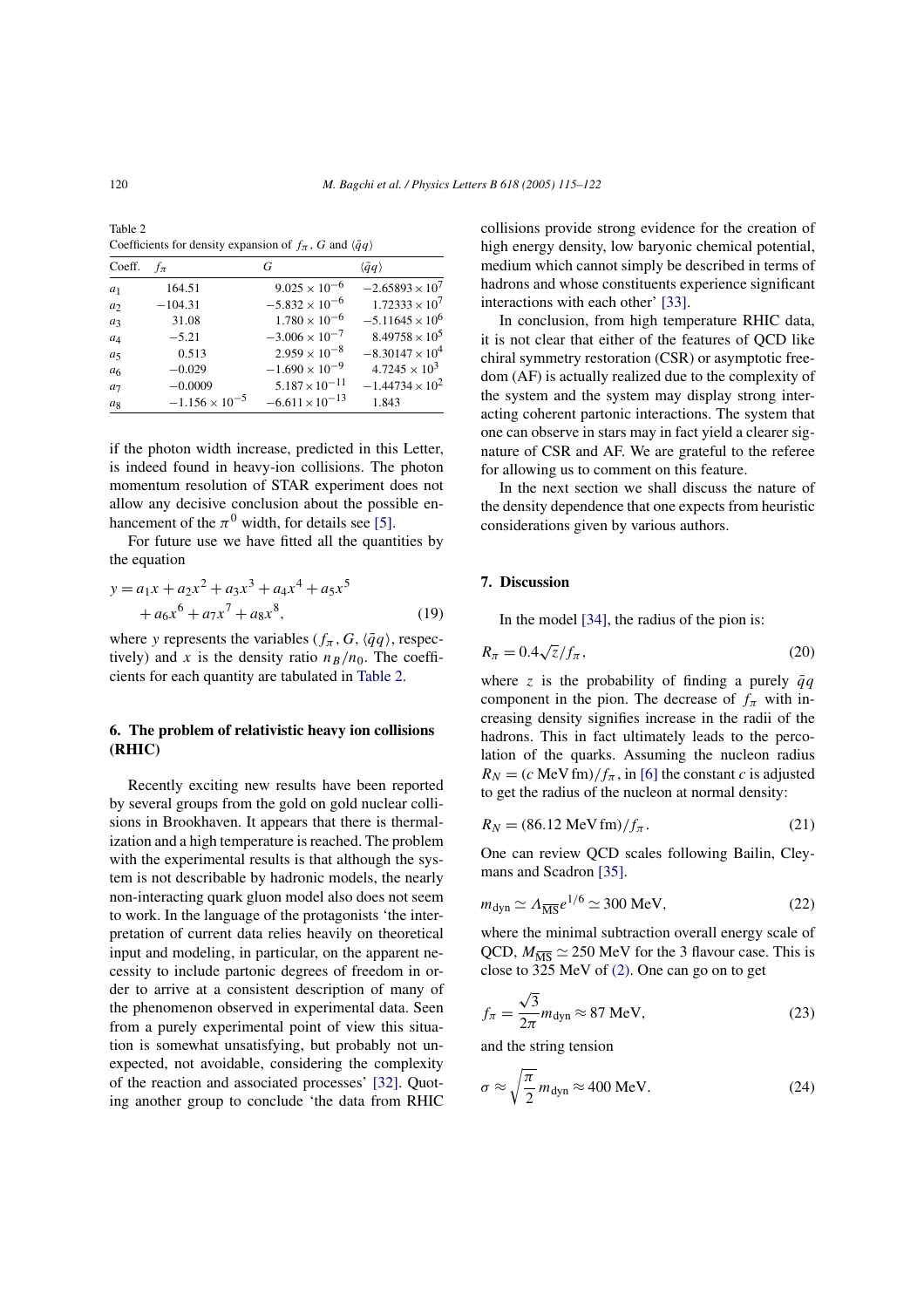As density increases  $f_{\pi}$  and quark condensate decreases with  $m_{dyn}$  and this is borne out by the NJL model of the present Letter.

 $f_{\pi}$  is a parameter in chiral models, the pioneering one being the Skyrme model,

$$
\mathcal{L} = \frac{1}{8} f_{\pi}^2 \text{Tr} (\partial_{\mu} U \partial_{\mu} U^{\dagger}) + \frac{1}{32e^2} \text{Tr} (\partial_{\mu} U U^{\dagger}, \partial_{\nu} U U^{\dagger})^2, \qquad (25)
$$

where it is the **only** parameter depending on temperature and density [36]. The consequences of  $f_{\pi}(\rho)$  was first analyzed by Rho [37] and Meissner [38].

The nucleon mass can be calculated using the Skyrme model:

$$
M_N = \frac{f_\pi \mu}{e\sqrt{2}},\tag{26}
$$

where  $\mu = 73.0$  is an integral over the chiral angle of the Skyrmion  $[39]$  and  $e$  is the dimensionless Skyrme parameter taken to be 5.78.

In this context it is interesting to emphasize the suggestion by Dosch and Narison [40], from QCD Sum Rule (OCDSR) method, that  $e$  is independent of the quark condensate. Based on this [36] found that indeed the parameter  $e$ , being independent of temperature and density, could in fact be  $2\pi$ , as suggested by Skyrme to represent a spin current. Incidentally the nucleon radius  $R_N$  is proportional to its inverse  $R_N = (c \text{ MeV fm})/f_\pi$ , where c is a constant. In general, all chiral model properties scale with  $f_{\pi}$ , as in the Skyrme model.

These values have the support of tentative observations made for compact stars. The importance of the results can be anticipated, since a convincing proof for the existence of such compact stars may soon emerge, from the copious flow of recent astrophysical observations.

In particular, it will be interesting to see if there is any change in Ouyed's model for Skyrmion star [41] with a density-dependent  $f_{\pi}$ .

## **8. Conclusions and summary**

We have calculated the variation of the pion coupling  $f_{\pi}(\rho)$  with density in the Nambu–Jona-Lasinio model and it is satisfying to see that this matches with

expectations of other models.  $f_{\pi}(\rho)$  and the constant G are parametrized as polynomials of density in the hope that the results may be used in future calculations.

In summary, we have calculated the pion coupling constant  $f_{\pi}$  from the density-dependent  $(u, d, s)$ masses employed in compact star models and the results are qualitatively matching with other models, namely, (1) QCD sum rule and (2) nuclear matter models. Results may be useful for chiral models where use of  $f_{\pi}(\rho)$  will produce significant difference at high density.

To conclude, in our opinion, observations on high density matter, perhaps possible in compact stars in an indirect manner, may yield signatures of asymptotically free and nearly chirally symmetric matter. These signatures are elusive in present day RHIC data.

## **References**

- [1] A. Delfino, J. Dey, M. Dey, M. Malheiro, Phys. Lett. B 363 (1995) 17.
- [2] Y. Nambu, G. Jona-Lasinio, Phys. Rev. 122 (1961) 345.
- [3] V. Bernard, Phys. Rev. D 34 (1986) 1601.
- [4] V. Bernard, U. Meissner, I. Zahed, Phys. Rev. D 36 (1987) 819.
- [5] H. Caldas, Phys. Rev. C 69 (2004) 035204.
- [6] J. Dey, M. Dey, Phys. Lett. B 176 (1986) 469.
- [7] M. Dey, I. Bombaci, J. Dey, S. Ray, B.C. Samanta, Phys. Lett. B 438 (1998) 123; M. Dey, I. Bombaci, J. Dey, S. Ray, B.C. Samanta, Phys. Lett. B 447 (1999) 352, Addendum; M. Dey, I. Bombaci, J. Dey, S. Ray, B.C. Samanta, Phys. Lett. B 467 (1999) 303, Erratum; M. Dey, I. Bombaci, J. Dey, S. Ray, B.C. Samanta, Indian J. Phys. B 73 (1999) 377.
- [8] M. Bagchi, S. Ray, J. Dey, M. Dey, Strange star equation of state with modified Richardson potential, in preparation.
- [9] T.D. Cohen, R.J. Furnstahl, D.K. Greigel, Phys. Rev. C 45 (1992) 1881.
- [10] M. Sinha, M. Bagchi, J. Dey, M. Dey, S. Ray, S. Bhowmick, Phys. Lett. B 590 (2004) 120, hep-ph/0212024.
- [11] E. Marzbacher, Quantum Mechanics, second ed., Wiley, New York, 1970.
- [12] C. Cohen-Tannoudji, B. Diu, F. Laloë, Quantum Mechanics, vol. 2, Wiley, New York, 1977.
- [13] R.L. Jaffe, C.L. Korpa, Commun. Nucl. Part. Phys. 17 (1987) 163.
- [14] M.A. Shiffman, A.I. Vainshtein, V.I. Zakharov, Nucl. Phys. B. 147 (1979) 385; M.A. Shiffman, A.I. Vainshtein, V.I. Zakharov, Nucl. Phys. B. 147 (1979) 448;